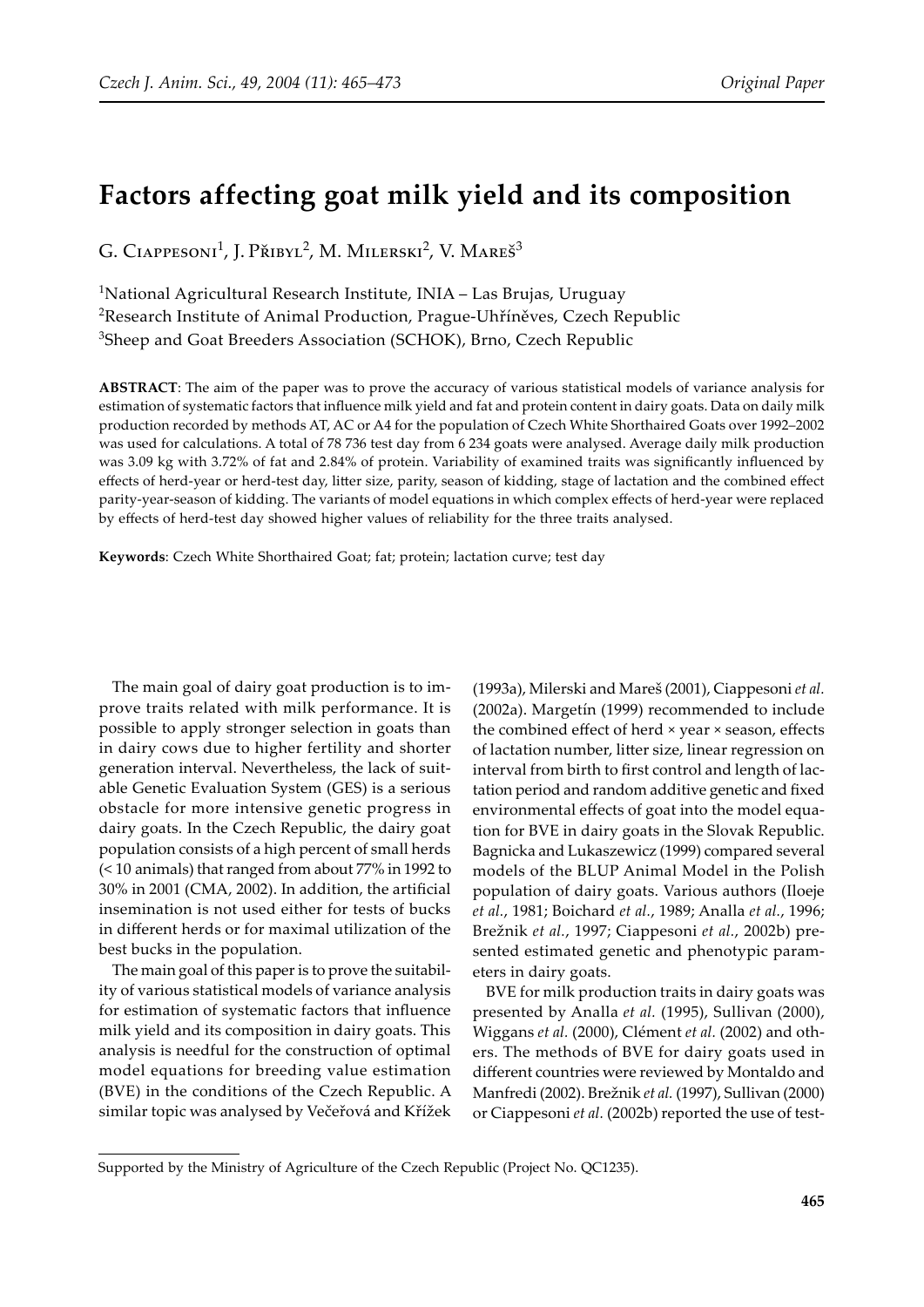day Animal Model for BVE in dairy goats. Milerski *et al.* (1999) found considerable differences in the evaluation of individual animals between the system of evaluation of dairy goats presently used in the Czech Republic and BVE done by BLUP Animal Model.

### **MATERIAL AND METHODS**

Data from the official milk recording of the Czech White Shorthaired breed of goats provided by the Sheep and Goat Breeders Association (SCHOK) was used as the basic material for our calculations. The analysed data were recorded in the period from 1992 to 2002. Daily milk production was recorded by methods AT, AC or A4 (ICAR, 2001). Although the analysed data were recorded in production operations, several fixed effects were included in the model. The most marked effects will be chosen using the ordinary Least Squares Method and the procedure GLM (SAS, 1996).

Several checks of performance records were carried out in order to exclude logical inconsistencies and biological improbabilities: (a) Age at first kidding had to be at least 275 days. (b) Difference between lactation number and period (in years) from birth to the 31/12/*n* (*n* = production year): 0.5–2 years*. (*c) Test-day records included for year *n* had to be between the dates 1st October *n-*1 and the 31st March *n+*1*. (*d) Kidding date had to be between the dates 1st October *n-*1 and the 30th September *n.* Other used criteria are shown in Table 1. Poor quality data were excluded from the followings computations. The original performance record database included 87 736 test-day records. The number of data considerably diminished after the introduction of the above-mentioned criteria, a total of 78 736 records of daily milk production, 77 536 records of fat per-

Table 1. Criteria to exclude logical inconsistencies and biological improbabilities

| Criteria                   | Min. | Max. |
|----------------------------|------|------|
| Milk $(kg)$                | 0.3  | 9.0  |
| Fat $(\%)$                 | 1.5  | 9.0  |
| Protein $(\%)$             | 1.0  | 8.0  |
| DIM (days)                 | 10   | 365  |
| Age at $31/12/n^*$ (years) | 0.5  | 15   |

\**n* = production year

centage and 78 269 records of protein percentage in milk from 6 234 goats were finally analysed.

The effects of herd, test day, number and stage of lactation, production year, kidding season and litter size were tested using the followings five models:

Model 1: 
$$
y_{ino} = htd_i + e_{ino}
$$
  
\nModel 2:  $y_{ijklmno} = hy_i + lr_j + S_k + kid_l + lst_m + e_{ijklmno}$   
\nModel 3:  $y_{ijklmno} = htd_i + lr_j + S_k + kid_l + lst_m + e_{ijklmno}$ 

Model 4: 
$$
y_{ijklno} = htd_i + kid_k + a_{lj} + b_{lj} \times DIM_{jno} + c_{lj} \times
$$
  
 $DIM_{jno}^2 + d_{lj} \cdot DIM_{jno}^3 + e_{ijklno}$ 

Model 5: 
$$
y_{ijklno} = htd_i + kid_k + a_{lj} \times p_{0jno} + b_{lj} \times p_{1jno} + c_{lj} \times p_{2jno} + d_{lj} \times p_{3jno} + e_{ijklno}
$$

- where: *yijklmno , yijklno , yino = o*-th test day observation of milk yield (kg), fat or protein content (%) of goat *n*
	- $h\psi_i$  = combined fixed effect of herd-year *i* (2 511 levels)
- $htd_i$  = combined fixed effect of herd-test-date *i* (17 204 levels)
- $lr<sub>j</sub>$  = fixed effect of lactation number (4 levels: 1st, 2nd, 3rd and later lactations)
	- $s_k$  = fixed effect of season of kidding (5 levels: from December to January, February, March, April and from May to November)
- $kid_{l}$ ,  $kid_{k}$  = fixed effect of litter size (1, 2 and 3 and more kids)
	- *lstj =* fixed effect of lactation stage (15 levels: inter vals of 20 days from 0 to 300 DIM)
	- *a, b, c, d*<sub>*ij*</sub> = fixed regression coefficients of *l*-th lactation curve effect in *j*-th lys

 $lys<sub>j</sub>$  = time-independent combined fixed effect of lactation-year-season of kidding *j* (206 levels)  *DIM =* Days In Milk

> $p_0$ ,  $p_1$ ,  $p_2$ ,  $p_3$ <sub>*jno*</sub> = terms of the third degree Legen dre polynomial with four coefficients with  $p_0 = 1$ ,  $p_1 = z$ ,  $p_2 = 0.5 (3z^2 - 1)$ ,  $p_3 = 0.5 (5z^3 - 3z)$ ,  *z =* [2(*DIM-*10)*/*290] *–*1

 $e_{ijklm}$  = random residual

#### **RESULTS AND DISCUSSION**

Means and standard deviations for examined traits: milk yield (MY), protein percent (PP) and fat percent (FP) are given in Table 2. The daily average of milk production was 3.09 kg. Brežnik *et*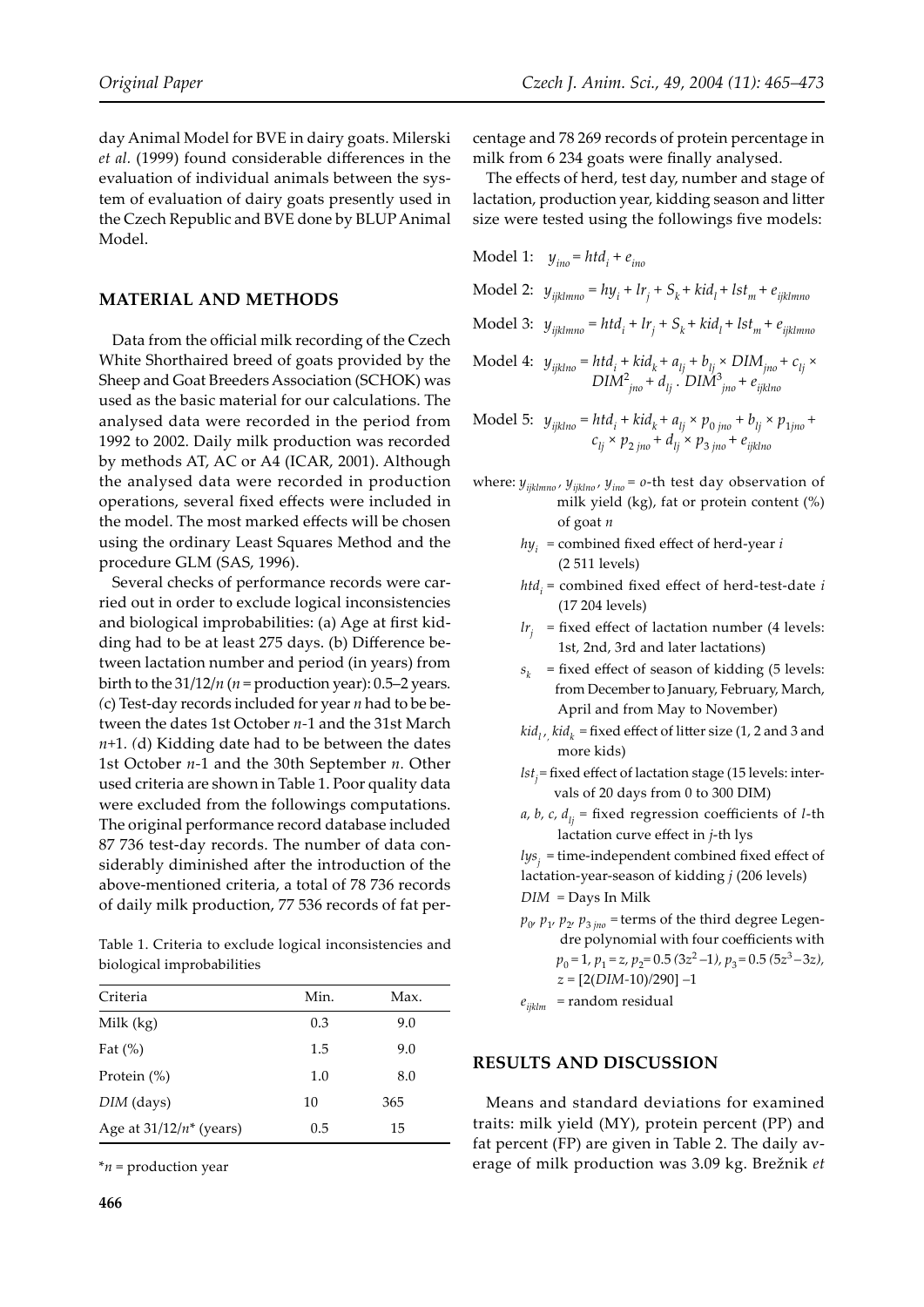| Trait            | Valid n | Mean | SD   | Min. | Max. |
|------------------|---------|------|------|------|------|
| Milk<br>(kg/day) | 78 736  | 3.09 | 1.30 | 0.30 | 9.00 |
| Fat<br>(%)       | 77 536  | 3.72 | 0.99 | 1.50 | 8.99 |
| Protein<br>(%)   | 78 269  | 2.84 | 0.47 | 1.00 | 7.96 |

Table 2. Descriptive statistics of production parameters

*al.* (1997) reported the average of milk production 1.98 kg per test-day in dairy goats in Slovenia. In the Czech Republic, Večeřová and Křížek (1993a) found higher average milk production of 1 180 kg during 285 days of lactation (on average 4.14 kg/day) in a set of dairy goats, on the contrary Milerski and Mareš (2001) and Ciappesoni *et al.* (2002a) observed lower average milk yield of 2.58 and 2.93 kg/day for the white and the brown Czech breeds, respectively. The observed averages for fat and protein contents are comparable to results obtained by other authors (Večeřová and Křížek, 1993a; Brežnik *et al.,* 1997; Milerski and Mareš, 2001; Ciappesoni *et al.,*  2002a). At an international level the obtained averages are comparable with France, where the average production of the Alpine breed was 753 kg of milk

| Table 3. Analysis of variance of milk yield |
|---------------------------------------------|
|---------------------------------------------|

in a lactation of 277 days and 3.58% and 3.14% of fat and protein respectively (Institut de l'Elevage and France Contrôle Laitier, 2000). Contrariwise, Analla *et al.* (1996) found higher percentages of milk fat (5.4%) and milk proteins (3.5%) in Murciano-Granadina goats in Spain, whilst the milk production per lactation was 334 kg on average for that population.

In Tables 3 to 5, the results of analysis of variance for each production parameter according to five different models are presented. As the comparison of determination coefficients  $(R^2)$  and residual standard deviations between the five models shows, the variants of model equations in which complex effects of *hy* were replaced by effects of *htd* (models 1 and 3–5) resulted in markedly higher values of  $R^2$  for the three traits analysed, such results are in agreement with Milerski and Mareš (2001). Models 4 and 5 with non-linear (polynomial) regression explained a slightly higher part of variance than the models with the stage of lactation included into equations as a class effect (models 2 and 3). The determination coefficients reached by model 1 for the three traits were markedly higher than the  $R^2$  of model 2 and only slightly lower than the  $R^2$  of model 3, which means that a higher part of variation is explained by the herd-test-date effect. There were not any dif-

| Model                                                     |                                              | $\mathbf{1}$ | $\overline{2}$ | 3            | 4            | 5            |
|-----------------------------------------------------------|----------------------------------------------|--------------|----------------|--------------|--------------|--------------|
| $R^2$                                                     |                                              | 0.788793     | 0.599904       | 0.805108     | 0.814048     | 0.814048     |
|                                                           | Res. standard dev. (kg)                      | 0.674729     | 0.833970       | 0.648006     | 0.637298     | 0.637298     |
|                                                           | Degrees of freedom                           | 17 204       | 2 5 1 9        | 17 121       | 17947        | 17947        |
|                                                           | $hy_i$                                       |              | ${}< 0.0001$   |              |              |              |
| F-test - levels of statistical significance of the effect | $htd_i$                                      | ${}< 0.0001$ |                | ${}< 0.0001$ | ${}< 0.0001$ | ${}< 0.0001$ |
|                                                           | $lr_i$                                       |              | ${}< 0.0001$   | ${}< 0.0001$ |              |              |
|                                                           | $s_k$                                        |              | ${}< 0.0001$   | ${}< 0.0001$ |              |              |
|                                                           | kid <sub>1</sub>                             |              | ${}< 0.0001$   | ${}< 0.0001$ | ${}< 0.0001$ | < 0.0001     |
|                                                           | $lst_m$                                      |              | ${}< 0.0001$   | ${}< 0.0001$ |              |              |
|                                                           | $a_{li} (= lys_j)$                           |              |                |              | ${}< 0.0001$ |              |
|                                                           | $b_{l_i}$ × $DIM_{\text{ino}}$               |              |                |              | 0.1692       |              |
|                                                           | $c_{li} \times DIM_{ino}^2$                  |              |                |              | 0.1464       |              |
|                                                           | $d_{li} \times DIM_{ino}^3$                  |              |                |              | 0.2884       |              |
|                                                           | $a_{lj}$ × $p_{0 jno}$ (= lys <sub>j</sub> ) |              |                |              |              | ${}< 0.0001$ |
|                                                           | $b_{lj}$ × $p_{1 jno}$                       |              |                |              |              | < 0.0001     |
|                                                           | $c_{lj} \times p_{2jno}$                     |              |                |              |              | 0.0090       |
|                                                           | $d_{li} \times p_{3\textit{jno}}$            |              |                |              |              | 0.2884       |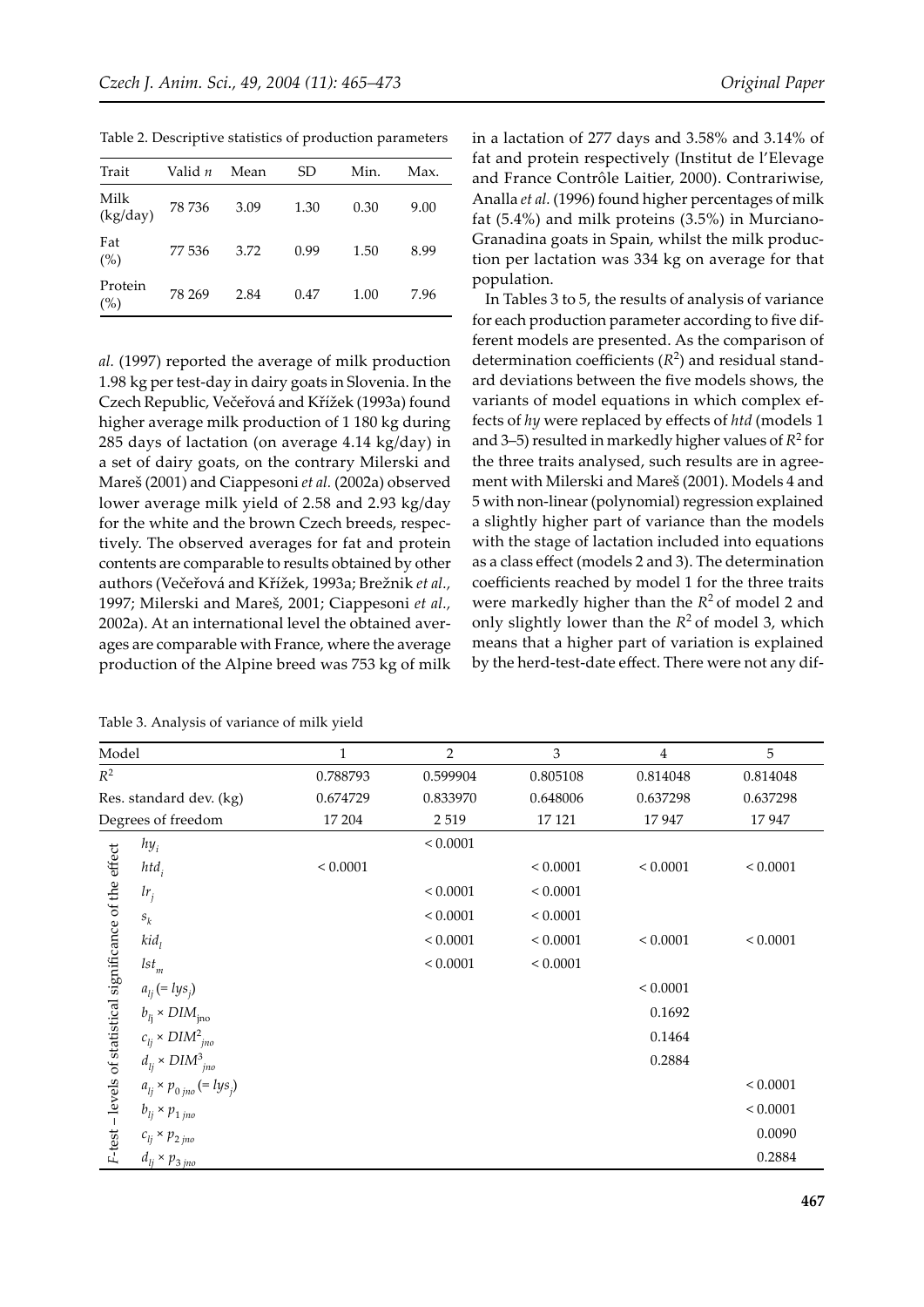| Model                                                     |                                     | $\mathbf{1}$ | $\overline{2}$ | 3            | $\overline{4}$ | 5            |
|-----------------------------------------------------------|-------------------------------------|--------------|----------------|--------------|----------------|--------------|
| $\mathbb{R}^2$                                            |                                     | 0.588411     | 0.273732       | 0.590790     | 0.601733       | 0.601733     |
|                                                           | Res. standard dev. (%)              | 0.720598     | 0.859389       | 0.719176     | 0.714441       | 0.714441     |
|                                                           | Degrees of freedom                  | 17 136       | 2 5 1 3        | 17 053       | 17879          | 17879        |
|                                                           | $hy_i$                              |              | ${}< 0.0001$   |              |                |              |
|                                                           | $htd_i$                             | ${}< 0.0001$ |                | ${}< 0.0001$ | ${}< 0.0001$   | ${}< 0.0001$ |
|                                                           | lr <sub>j</sub>                     |              | 0.5065         | 0.0191       |                |              |
|                                                           | $\boldsymbol{s}_k$                  |              | ${}< 0.0001$   | ${}< 0.0001$ |                |              |
|                                                           | kid <sub>l</sub>                    |              | 0.0392         | 0.0023       | 0.0030         | 0.0030       |
|                                                           | $1st_m$                             |              | ${}< 0.0001$   | ${}< 0.0001$ |                |              |
|                                                           | $a_{lj} (= lys_j)$                  |              |                |              | ${}< 0.0001$   |              |
|                                                           | $b_{li} \times DIM_{jno}$           |              |                |              | ${}< 0.0001$   |              |
|                                                           | $c_{li} \times DIM_{ino}^2$         |              |                |              | ${}< 0.0001$   |              |
|                                                           | $d_{lj} \times DIM_{jno}^3$         |              |                |              | ${}< 0.0001$   |              |
|                                                           | $a_{lj}$ × $p_{0 jno}$ (= $lys_j$ ) |              |                |              |                | ${}< 0.0001$ |
| F-test - levels of statistical significance of the effect | $b_{lj}$ × $p_{1 jno}$              |              |                |              |                | ${}< 0.0001$ |
|                                                           | $c_{lj}\times p_{2\;jno}$           |              |                |              |                | ${}< 0.0001$ |
|                                                           | $d_{li} \times p_{3\,jno}$          |              |                |              |                | ${}< 0.0001$ |

Table 4. Analysis of variance of fat content

| Model                                                     |                                     | 1            | $\overline{2}$ | 3            | $\overline{4}$ | 5            |
|-----------------------------------------------------------|-------------------------------------|--------------|----------------|--------------|----------------|--------------|
| $R^2$                                                     |                                     | 0.624491     | 0.339384       | 0.626551     | 0.638255       | 0.638255     |
|                                                           | Res. standard dev. (%)              | 0.329531     | 0.391914       | 0.328055     | 0.325096       | 0.325096     |
|                                                           | Degrees of freedom                  | 17 111       | 2 5 1 4        | 17 028       | 17854          | 17854        |
|                                                           | $hy_i$                              |              | ${}< 0.0001$   |              |                |              |
|                                                           | $htd_i$                             | ${}< 0.0001$ |                | ${}< 0.0001$ | ${}< 0.0001$   | < 0.0001     |
|                                                           | $lr_j$                              |              | 0.0637         | 0.5024       |                |              |
|                                                           | $\boldsymbol{s}_k$                  |              | ${}< 0.0001$   | 0.0006       |                |              |
|                                                           | kid <sub>1</sub>                    |              | ${}< 0.0001$   | 0.0001       | 0.0006         | 0.0006       |
|                                                           | $lst_m$                             |              | ${}< 0.0001$   | ${}< 0.0001$ |                |              |
|                                                           | $a_{lj-} (= lys_j)$                 |              |                |              | ${}< 0.0001$   |              |
|                                                           | $b_{li} \times DIM_{jno}$           |              |                |              | ${}< 0.0001$   |              |
|                                                           | $c_{lj}$ . $DIM2_{jno}$             |              |                |              | ${}< 0.0001$   |              |
|                                                           | $d_{lj}$ . $DIM_{jno}^3$            |              |                |              | ${}< 0.0001$   |              |
|                                                           | $a_{lj}$ × $p_{0 jno}$ (= $lys_j$ ) |              |                |              |                | ${}< 0.0001$ |
| F-test - levels of statistical significance of the effect | $b_{lj}\times p_{1\,jno}$           |              |                |              |                | ${}< 0.0001$ |
|                                                           | $c_{lj}\times p_{2\,jno}$           |              |                |              |                | ${}< 0.0001$ |
|                                                           | $d_{lj}$ × $p_{3 jno}$              |              |                |              |                | ${}< 0.0001$ |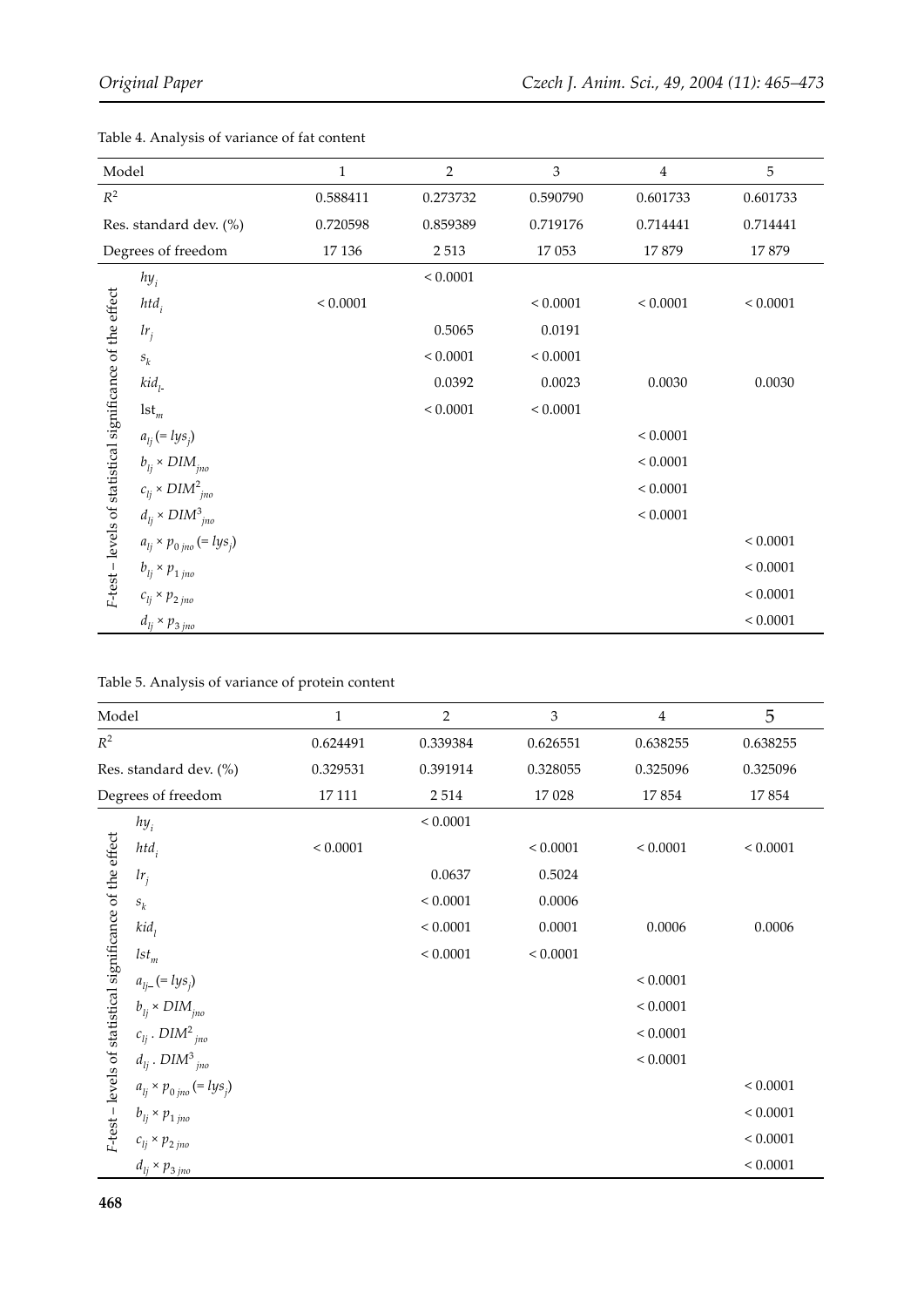ferences between the  $R^2$  of models 4 and 5. Minimal differences (only in regression parameters for MY) between models 4 and 5 were observed.

Tables 6 to 8 show Least Squares Means (LSM) by effects according to model 3. Different letters (superscript) indicate statistical differences between the LSM of each level. In accordance with Milerski and Mareš (2001), the effects of *herd-year (hy)* and *herd-test-date (htd)* significant influenced the three traits examined according to the five models.

In agreement with some authors (Zeng and Escobar, 1995; Browning *et al.,* 1995; Pacheco *et al.,* 1998; Antunac *et al.,* 1998; Fernández, 2000; Antunac *et al.,* 2001; Milerski and Mareš, 2001; Ciappesoni *et* 

*al.,* 2002a), all the models found the *lactation number (lr)* effect as a variation source of milk yield while the first-lactation goats had the significantly lowest milk production per day. The milk yield increased progressively with the parity until the 3rd lactation (Table 6). A slightly lower yield in the 4th and further lactations was obtained. The differences between MY were as follows: 11.7%; 15% and –1.5% between 1st and 2nd, 2nd and 3rd and 3rd and 4th and further lactations, respectively. Křížek *et al.*  (1992) mentioned differences of 15, 11 and 3–5% between parities. Margetín (1999) recommended the following correction coefficients for milk production of goats on different lactations: 1st lactation

| Table 6. Effect of lactation number on milk yield and composition (model 3) |  |  |  |
|-----------------------------------------------------------------------------|--|--|--|
|-----------------------------------------------------------------------------|--|--|--|

|                  |                                            | <b>LSM</b>         |                        |  |  |
|------------------|--------------------------------------------|--------------------|------------------------|--|--|
| Lactation number | milk yield (kg/day)                        | fat content $(\%)$ | protein content $(\%)$ |  |  |
| 1                | $2.91$ <sup>a****</sup>                    | $3.52^{\circ}$     | $2.83^{a}$             |  |  |
| 2                | $3.25^{b****}$                             | $3.54^{b*}$        | $2.83^{a}$             |  |  |
| 3                | $3.42$ <sup><math>\text{c***}</math></sup> | $3.54^{a,b}$       | 2.82 <sup>a</sup>      |  |  |
| 4 and more       | $3.37$ d****                               | $3.55^{b**}$       | $2.82^{\rm a}$         |  |  |

a, b, c, d: LSMs rows with no common superscripts differ (\*\*\*\**P* < 0.0001*;* \*\**P* < 0.01*;* \**P* < 0.05)

| Season of         |          | Milk yield (kg/day) |      |       |        | Fat content $(\%)$ |      |       |       | Protein content (%) |       |      |      |     |       |        |
|-------------------|----------|---------------------|------|-------|--------|--------------------|------|-------|-------|---------------------|-------|------|------|-----|-------|--------|
| Months<br>kidding |          | LSM                 | 2    | 3     | 4      | 5                  | LSM  | 2     | 3     | 4                   | 5     | LSM  | 2    | 3   | 4     | 5      |
| 1                 | Dec-Jan  | 2.668               | n.s. | *     | **     | ***                | 3.70 | $***$ | ****  | ****                | ****  | 2.87 | n.s. | *   | $***$ | $***$  |
| 2                 | February | 2.699               |      | $***$ | ***    | ****               | 3.74 |       | $***$ | $***$               | ****  | 2.88 |      | *** | $***$ | ****   |
| 3                 | March    | 2.733               |      |       | $\ast$ | ***                | 3.78 |       |       | n.s.                | ****  | 2.89 |      |     | *     | $***$  |
| 4                 | April    | 2.729               |      |       |        | *                  | 3.80 |       |       |                     | $***$ | 2.91 |      |     |       | $\ast$ |
| 5                 | May–Nov  | 2.673               |      |       |        |                    | 3.89 |       |       |                     |       | 2.93 |      |     |       |        |

Table 7. Effect of season of kidding on milk yield and composition (model 3)

Significance: \*\*\*\**P* < 0.0001*;* \*\*\**P* < 0.001*;* \*\**P* < 0.01*;* \**P* < 0.05*;* n.s. not significant

Table 8. Effect of litter size on milk yield and composition (model 3)

|             |                                     | LSM                    |                        |
|-------------|-------------------------------------|------------------------|------------------------|
| Litter size | milk yield (kg/day)                 | fat content $(\%)$     | protein content $(\%)$ |
|             | $3.49$ <sup>a****</sup>             | $3.83^{a**}$           | $2.85^{a}$             |
| 2           | $3.59$ <sup>b****</sup>             | $3.83$ <sup>a***</sup> | $2.84^{\text{b***}}$   |
| 3 and more  | $3.71$ <sup><math>c***</math></sup> | 3.80 <sup>b</sup>      | $2.84^{b*}$            |

a, b, c: LSMs rows with no common superscripts differ (\*\*\*\**P <* 0.0001*;* \*\*\**P <* 0.001*;* \*\**P* < 0.01*;* \**P* < 0.05)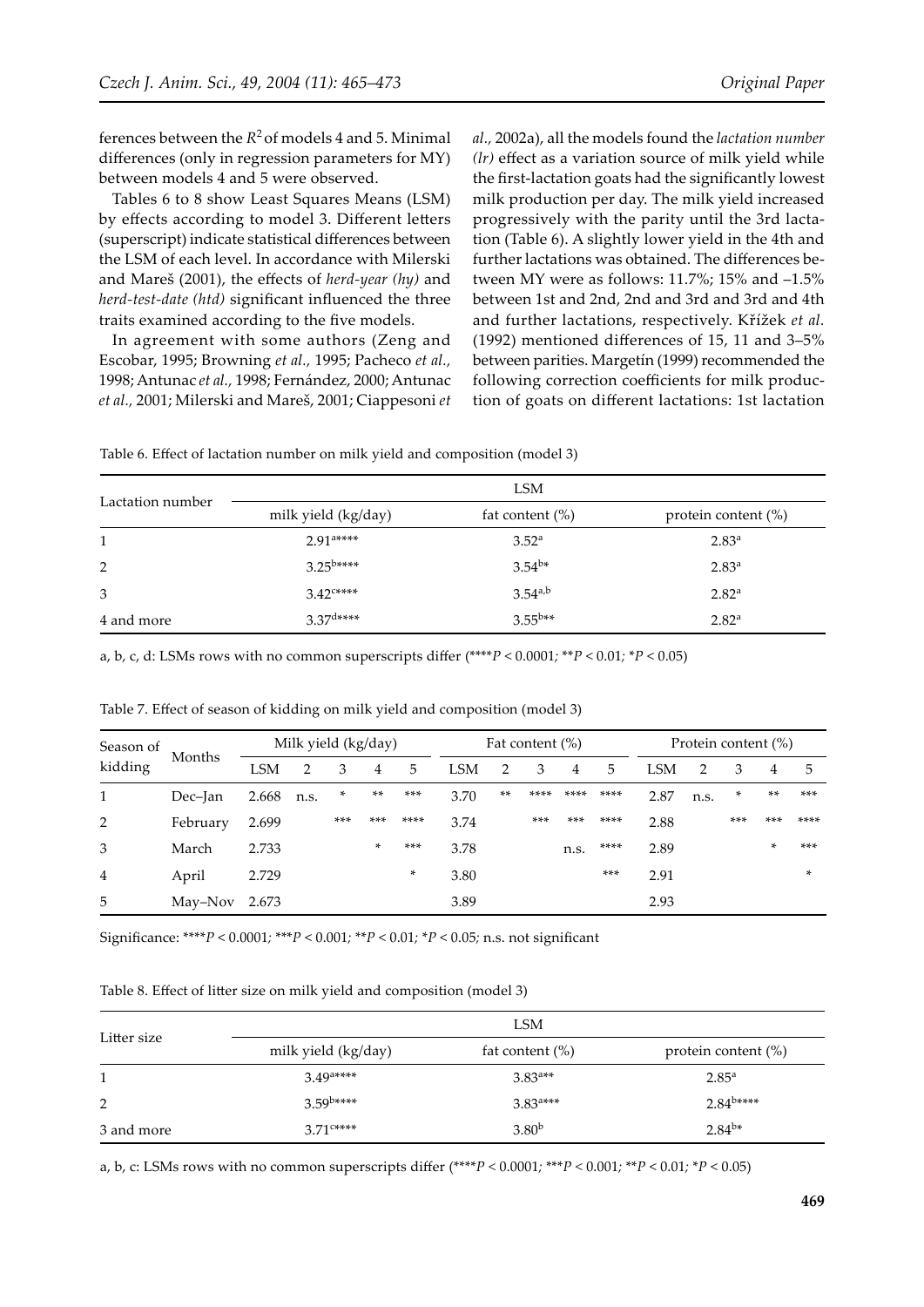1.40; 2nd lactation 1.12; 3rd and further lactations 1.00. The correction coefficients estimated according to model 3 were: 1st lactation 1.18; 2nd lactation 1.05; 3rd and further lactations 1.00.

In addition, statistically significant differences in the fat contents depending on *lr* levels were observed with model 3. First-lactation goats had a significantly lower fat content than goats in 2nd and 4th and further lactations. Contrariwise, Večeřová and Křížek (1993b) found a decreasing trend of milk fat content by the lactation number. In accordance with Zeng and Escobar (1995) the influence of *lr* on protein content was not observed.

Statistically significant differences caused by the season of kidding *(s)* in the three traits were found with model 2 and 3. Similar results were found by other authors (Pedauye, 1989; Gipson and Grossman, 1990; Pacheco *et al.*, 1998). The effect of the season of kidding on milk yield and composition (according to model 3) is shown in Table 7. The most of the kidding took place in February and March, 32.6 and 38.2%, respectively. Goats kidding in March and April had the highest milk yields. Probably, the lower milk yields of the goats kidding in the first two seasons (December–January and February) were caused by the poor quality feed and the change of the winter to the summer ration when they reached the lactation peak (between 40–80 days in milk). A

significant increasing trend of the FP and PP with later season of kidding was observed.

The effect of litter size (*kid*) was significant in all the models for the three traits. The highest value of daily milk production was found in goats with three and more kids. This fact is in agreement with the results presented by some authors (Gipson and Grossman, 1990; Večeřová and Křížek, 1993b; Browning *et al.*, 1995; Milerski and Mareš, 2001; Ciappesoni *et al*., 2002a), who reported a lower milk production in goats with single litters (Table 8). Nevertheless, Fernández (2000) and Večeřová and Křížek (1993b) did not find the litter size as a source of milk production variation. In agreement with Milerski and Mareš (2001) the highest protein contents were observed in goats with single litters and lower fat contents in does with three and more kids.

In concordance with other authors (Voutsinas *et al.*, 1990; Haenlein, 1996; Zeng *et al.,* 1997), the effect of *lactation stage* (lst) was observed as a source of variation for the three traits in both models (2 and 3). Figure 1 shows the average lactation curves of MY, FP and PP and their respective 3rd degree polynomial trend lines. All three traits showed statistically significant differences throughout lactation. In agreement with Křížek *et al.* (1992), the milk yield increased from the 40th to 80th day in milk (*DIM*). After this peak, the milk production descended pro-



3rd order polynomial trend lines

#### *x* = lactation stage

| Milk | $y = 0.0005x^3 - 0.0136x^2 + 0.0717x + 2.4182$        | $R^2 = 0.983$  |
|------|-------------------------------------------------------|----------------|
| Fat  | $y = -0.0005x^{3} + 0.0171x^{2} - 0.1487x + 4.2748$   | $R^2 = 0.8994$ |
|      | Protein $y = -0.0002x^3 + 0.007x^2 - 0.056x + 3.3007$ | $R^2 = 0.9586$ |

Figure 1. Lactation curves of milk yield and fat and protein content (model 3)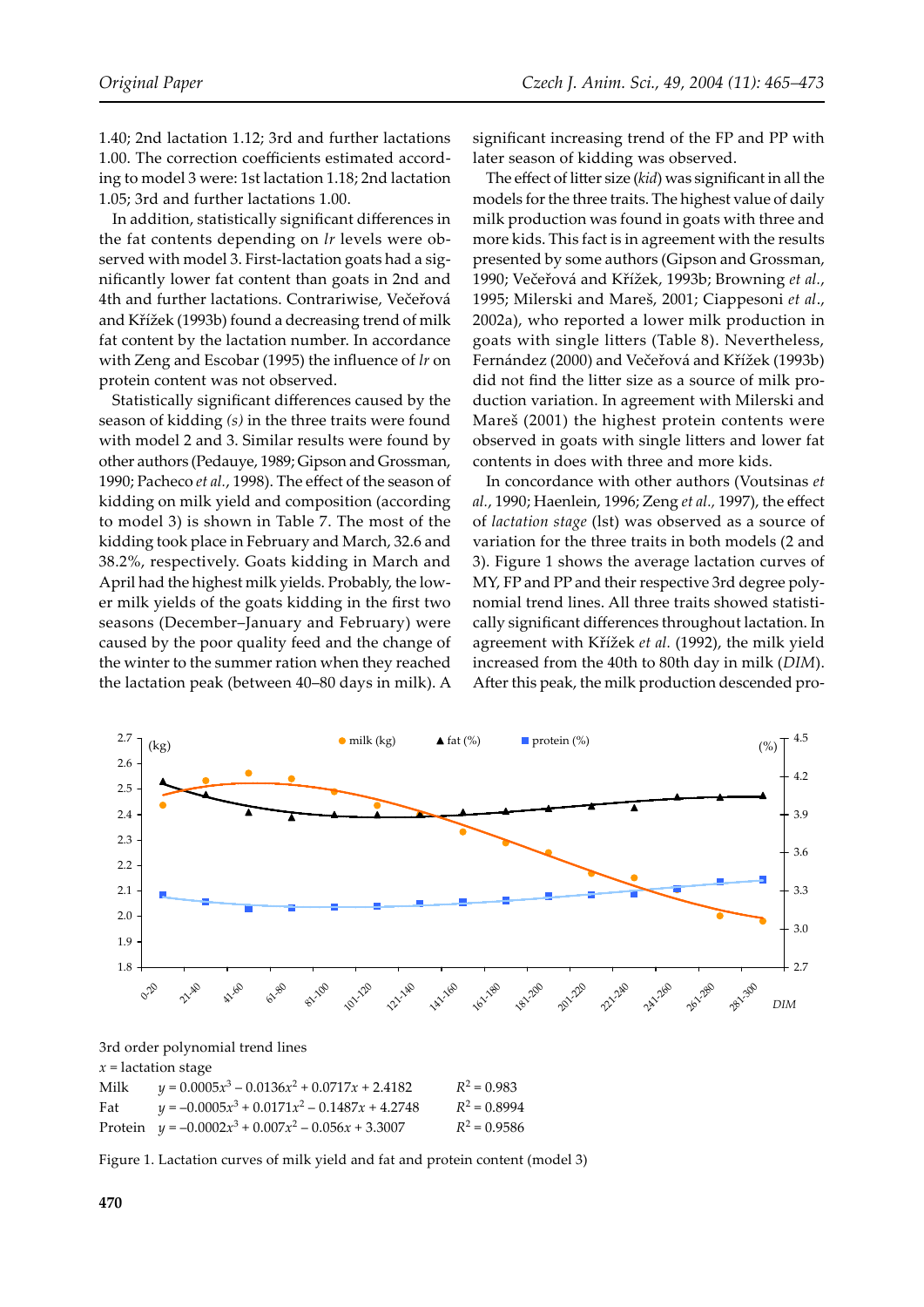gressively until the end of the lactation, the average diminution was about –2.2% per period of 20 days. Such a low decrease of the lactation (correction) curve was probably caused by strong seasonality of kidding in goats in the Czech Republic. Does measured within one test day were usually in the same stage of lactation so a large part of variability caused by the days in milk effect could also be explained by the effect of test day. Křížek *et al.* (1992) mentioned a reduction of milk yield from 8 to 15% per month. The production peak between the 20th and 30th day reported by Haenlein (1996) would not correspond to the conditions in the Czech Republic. In accordance with Haenlein (1996), the milk components (FP and PP) showed an inverse trend in comparison with MY. The lowest values were reached between 40 and 80 *DIM*.

The lactation-year-season (*lys*) effect was found as a source of variation in the three traits for all the models.

In both models (4 and 5) the effects of *regression parameters for lactation curves* for FP and PP were highly statistically significant (*P* < 0.0001). In the case of milk yield, according to model 4 the effects of regression parameters were not statistically significant. On the contrary, model 5 found it as a source of variation with the exception of the third degree element. For this reason, despite the fact that determination coefficients of both models were equal, the Legendre polynomial (model 5) appears to describe better the variation of milk performance through the lactation than the 3rd degree polynomial (model 4).

Based on the comparison of determination coefficients and residual standard deviations of the five models studied, models 4 and 5 were chosen for the estimation of genetic and phenotypic parameters of dairy goats.

#### **Acknowledgements**

This study would not have been possible without the support of the Sheep and Goat Breeders Association of the Czech Republic.

#### **REFERENCES**

Analla M., Jiménez-Gamero I., Munozserrano A., Seradilla J.M., Falagán A. (1996): Estimation of genetic parameters for milk yield and fat and protein contents of milk from Murciano-Granadina goats. J. Dairy Sci., *79*, 1895–1898.

- Analla M., Muñoz-Serrano A., Serradilla J.M. (1995): Dairy goat breeding systems in the South of Spain. In: Gabiña D. (ed.): Strategies for Sheep and Goat Breeding. Proceedings of the Meeting of the joint FAO/CIHEAM Network on Sheep and Goats, Subnetwork on Animal Resources, Sidi-Thabet, Tunisia, 26–28 March 1995. Cahiers Options Méditerranéennes, *11*, 143–154.
- Antunac N., Kaps M., Havranek J.L., Samaržija D. (1998): Effects of breed and parity on some dairy traits of Alpine and Saanen goats in Croatia. In: Proceedings International Symposium on the Milking of Small Ruminants, Athens, Greece. EAAP Publication, No. 95, 460–462.
- Antunac N., Samarzija D., Havranek J.L., Pavic V., Mioc B. (2001): Effects of stage and number of lactation on the chemical composition of goat milk. Czech J. Anim*.*  Sci*.*, *46*, 548–553.
- Bagnicka E., Lukaszewicz M. (1999): Genetic and environmental variation of dairy traits in a Polish population of goats. Animal Science Papers and Reports, Polish Academy of Sciences, *17*, 59–65.
- Boichard D., Bouloc N., Ricordeau G., Piacere A., Barrilet F. (1989): Genetic parameters for first lactation dairy traits in the Alpine and Saanen goat breeds. Genet. Sel. Evol., *2,* 205–215.
- Brežnik S., Kovač M., Kompan D., Malovrh Š. (1997): Genetic and environmental parameters of test day for milk yield, fat, protein and lactose content of dairy goats. In: Proc. 48th Annual Meeting of the EAAP*,* Vienna, 1997.
- Browning R. Jr., Leite-Browning M.L., Sahlu T. (1995): Factors affecting standardized milk and fat yields in Alpine goats. Small Ruminant Res., *18,* 173–178.
- Ciappesoni C.G., Milerski M., Přibyl J. (2002a): Parámetros productivos de cabras de la raza checa marrón de pelo corto. In: XXVII Jornadas Científicas y VI Jornadas Internacionales SEOC, 19–21 de septiembre Valencia (España), 819–825.
- Ciappesoni C.G., Milerski M., Gabrielová H. (2002b): Estimation of breeding values in dairy goats with test day model (in Czech). In: Sborník přednášek z 5. mezinárodní konference a setkání chovatelů (SCHOK), 15.–16. listopadu 2002, Seč, Czech Republic, 93–96.
- Clément V., Boichard D., Piacère A., Barbat A., Manfredi E. (2002): Genetic evaluation of french goats for dairy and type traits. In: Proc. 7th World Congress on Genetics Applied to Livestock Production, Montpellier, France, 2002, CD-Rom Comm. No. 01–46.
- CMA (Czech Ministry of Agriculture) (2002): Situační a výhledová zpráva – ovce a kozy [online]. Ministerstvo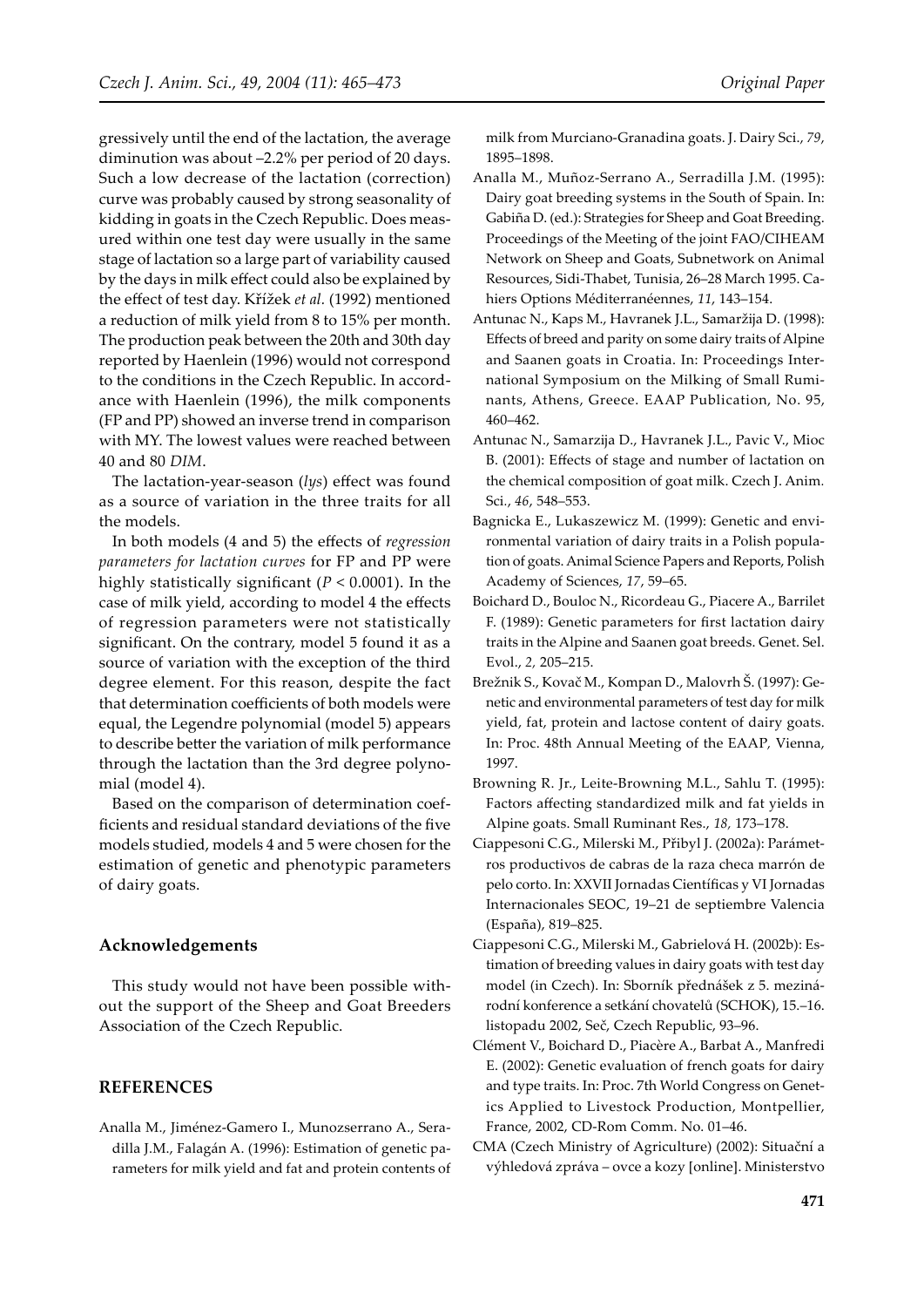zemědělství ČR, 2002, [cited 2002-10-16]. Available from: h�p://www.mze.cz/

- Fernández G. (2000): Parámetros productivos de cabras Pardo Alpinas y sus cruzas, bajo régimen de pastoreo. Producción Latina, *XXV*, 541–544.
- Gipson T.A., Grossman M. (1990): Lactation curves in dairy goats: a review. Small Ruminant Res*.*, *3*, 383.
- Haenlein G.F.W. (1996): Composition of goat milk and factors affecting it. In: Goat Management [online]. University of Delaware [cited 2002-12-16]. Available from: <h�p://ag.udel.edu/extension/information/goatmgt/ gm-list.htm>
- ICAR (International Committee for Animal Recording) (2001): ICAR rules, standards and guidelines for milk recording in goats. In: International Agreement of Recording Practices [online] ICAR, updated in May 2001, [cited 2002-10-1]. Available from: h�p://www.icar. org/
- Iloeje M.U., Van Vleck L.D., Wiggans G.R. (1981): Components of variance for milk and fat yields in Dairy goats. J. Dairy Sci., *64,* 2290–2293.
- Institut De L'elevage France Contrôle Laitier (2000): Résultats de contrôle laitier des espèces bovines et caprines. Paris, France. 78 pp.
- Křížek J., Mátlová V., Skřivánek M., Šafaříková H., Šimák P., Škarda J., Večeřová D. (1992): Chov koz. Farm, Praha.
- Margetín M. (1999): Systém zvyšovania efektívnosti chovu kôz využitím racionálnych metód selekcie a plemenitby. Výskumný ústav živočíšnej výroby, Nitra, 16 s.
- Milerski M., Mareš V. (2001): Analysis of systematic factors affecting milk production in dairy goat. Acta Univ. Agric. et Silvic. Mendel. Brun (Brno), *1*, 43–50.
- Milerski M., Šafus P., Mareš V. (1999): Porovnání různých metod hodnocení dojivosti koz. In: Význam chovu ovcí a koz v předvstupním období do EU, 19.–20. 11. 1999, Seč, Česká republika, 87–90.
- Montaldo H., Manfredi E. (2002): Organisation of selection programmes for dairy goats. In: Proc. 7th World Congress on Genetics Applied to Livestock Production*,*  Montpellier, France, 2002, CD-Rom Comm. No. 01–35.
- Pacheco F., Monteiro A., Lopes Z., Barros M. (1998): Contrôle latièr caprin dans la région du Minho (Portugal). In: Proceedings International Symposium on the Milking of Small Ruminants, Athens, Greece, EAAP Publication No. 95, 460–462.
- Pedauye J. (1989): Lactation curve and milk composition in Murciano-Granadina goats breed. Anales de Veterinaria, *5*, 3.
- SAS Insititute Inc. (1996): SAS/STAT User's Guide, Version 6.12. Fourth Edition, Vol. 2, SAS Institute, Inc., Cary, NC.
- Sullivan B.P. (2000): Genetic Evaluations of Canadian Dairy Goats [online]. In: Proc. 7th International Conference on Goats. Poitiers, France, May 20, 2000, [cited 2002-10-16]. Available from: http://www.ccsi.ca/goats/ 7icg/cdn-text.htm
- Večeřová D., Křížek J. (1993a): Výběr modelů pro odhad plemenné hodnoty koz na podkladě mléčné užitkovosti. Živoč. Výr., *38,* 9–20.
- Večeřová D., Křížek J. (1993b): Analýza variance mléčné užitkovosti koz bílého krátkosrstého plemene. Živoč. Výr., *38*, 961–967.
- Voutsinas L., Pappas C., Katsiari M. (1990): The composition of Alpine goats milk during lactation in Greece. J. Dairy Res., 57, 41–51.
- Wiggans G.R., Hubbard S.M., Wright J.R. (2000): Genetic evaluation of dairy goats for yield and type. In: 7th International Conference on Goats, Tours, France, May 20, 2000.
- Zeng S.S., Escobar E.N. (1995): Effect of parity and milk production on somatic cell count, standard plate count, and composition of goat milk. Small Ruminamt. Res., *17*, 269–274.
- Zeng S.S., Escobar E.N., Popham T. (1997): Daily variations in somatic cell count, composition, and production of Alpine goat milk. Small Ruminant. Res., *26,*  253–260.

Received: 04–04–08 Accepted after corrections: 04-09-22

## **ABSTRAKT**

#### **Analýza faktorů ovlivňujících produkci mléka koz a její složení**

Cílem práce bylo porovnat vhodnost použití různých statistických modelů analýzy proměnlivosti pro odhad systematických faktorů ovlivňujících produkci mléka, obsah tuku a obsah bílkovin u dojných koz. Pro analýzy byly použity záznamy z kontroly užitkovosti pomocí metod AT, AC i A4 u populace českých bílých krátkosrstých koz z let 1992–2002. Do souboru bylo zařazeno celkem 78 736 záznamů kontrolních měření u 6 234 koz. Průměrný denní